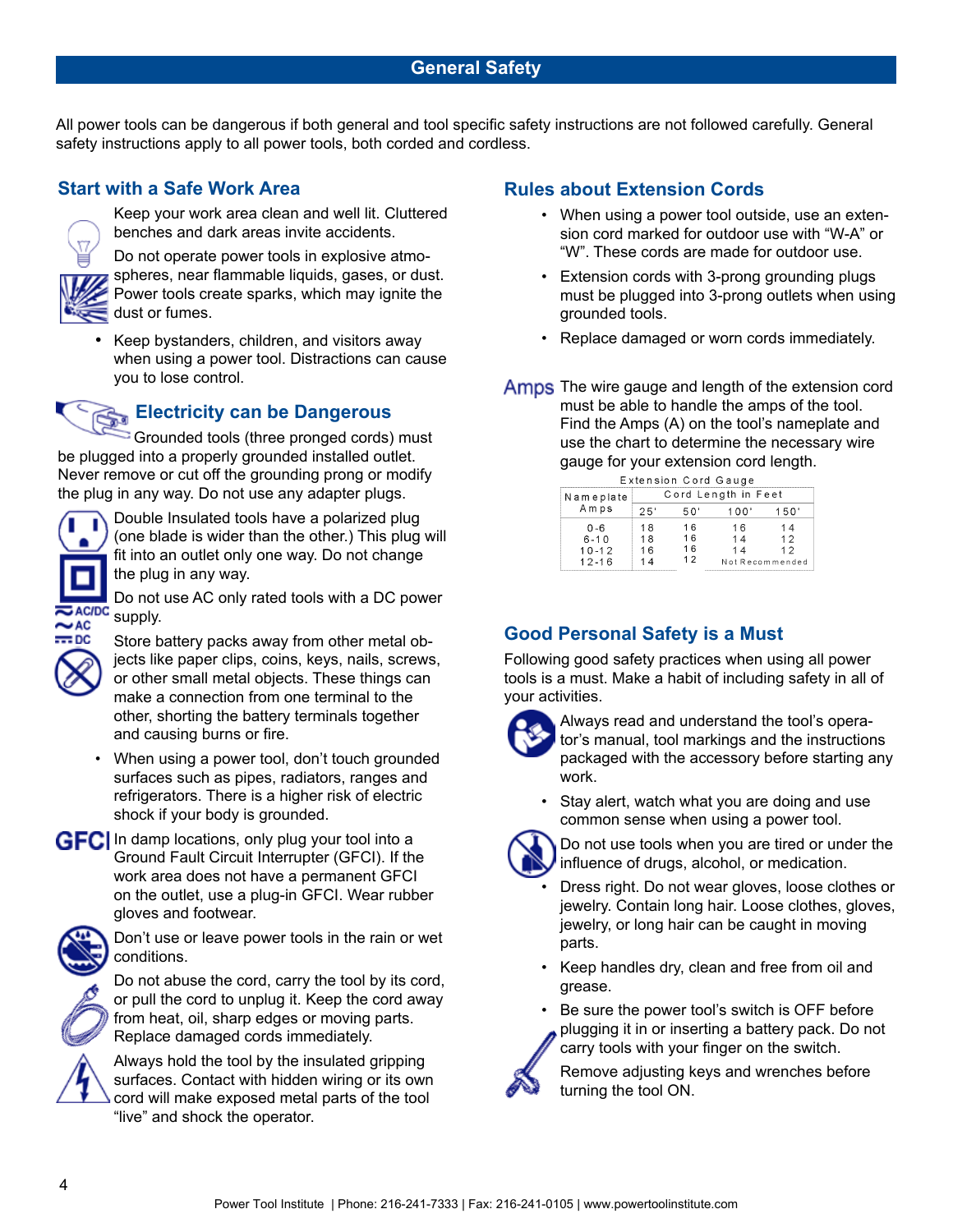• Always keep a firm footing when using power tools. Be sure you have balance and control before you start the job.



Use safety equipment. Always wear eye protection. A dust mask, non-skid safety shoes, hard hat, or hearing protection must be used when needed. The reference to "safety goggles" or "safety glasses" in product specific sections provides potential options - always refer to the tool's operator's manual for the specific eye protection recommended, which should be marked as complying with current national standards.

• Unplug tool/remove battery before changing accessories.



Keep hands away from rotating or moving parts.

# **Do the Job Safely**

• Use the power tool accessories only for the jobs for which they were designed.



Secure and support the workpiece. Use clamps and a stable work surface. Do not hold the work by hand or against your body.

- Keep guards in place and working properly.
- Do not force the tool. Use the right tool for your job. It will do the job better and safer.
- Use only accessories recommended by the tool manufacturer. Accessories that may be suitable for one tool may become hazardous when used on another tool.



Do not touch the drill bit, blade, cutter or the workpiece immediately after operation; they may be very hot and may burn you.

If a method of dust collection is available with the power tool, it should be used to reduce the risk of dust-related hazards.

## **Maintenance Keeps Tools Working Safely and Effectively**

• Do not use a tool if the switch does not turn it on and off. It must be repaired.



Look at the tool before using it. Are moving parts misaligned or binding? Is anything broken? Damaged tools must be fixed before using them. Develop a maintenance schedule for your tool.

- Maintain accessories carefully. Keep blades and bits sharp and clean.
- Take your tool to be serviced by qualified repair people. Service or maintenance performed by unqualified personnel could result in a risk of injury. For example: internal wires may be misplaced or pinched, safety guard return springs may be improperly mounted.
- When servicing a tool, use only identical replacement parts. Follow instructions regarding maintenance in the tool's operator's manual. Use of unauthorized parts or failure to follow the maintenance instructions may create a risk of electric shock or injury.
- Clean and lubricate a tool only as directed in its operator's manuals. Certain cleaning agents such as gasoline, carbon tetrachloride, ammonia, etc. may damage plastic parts.
- Maintain labels and nameplates. These carry important information. If unreadable or missing, contact the manufacturer for a replacement.

## **When Done, Store the Tools out of Harm's Way**



To avoid accidental starting, unplug the cord, **Premove batteries or lock off the switch when the** tool is not being used, when changing accessories, and when adjusting or cleaning tools.

• Keep tools out of the reach of children and people unfamiliar with the tools.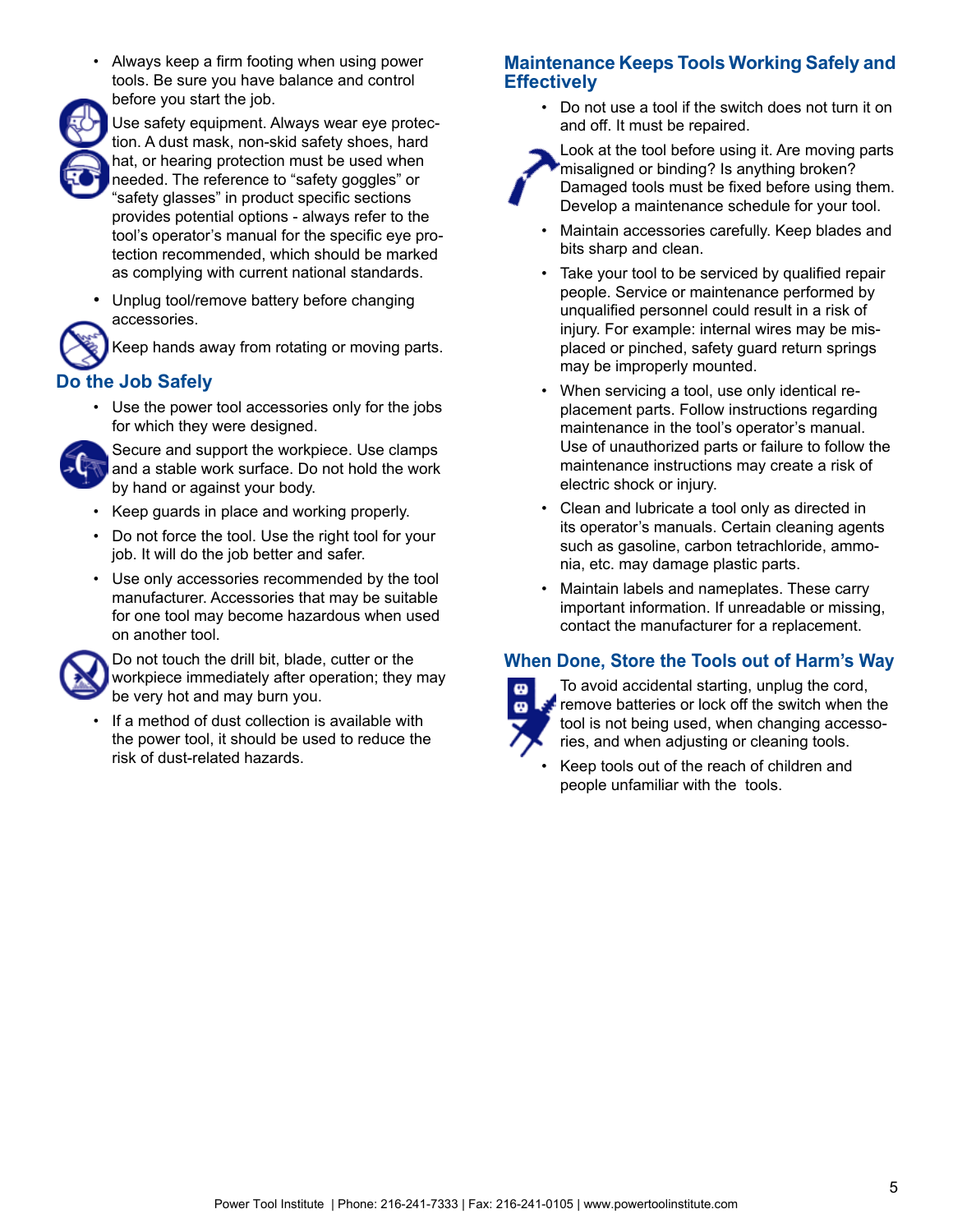#### **Heat Guns**

Heat guns have a variety of uses, such as removing paint, creating bends and welding plastics, cutting Styrofoam, soldering, heat shrinking, and thawing water pipes. The extreme temperatures that make heat guns so useful also make them very dangerous.

#### **Good Personal Safety is a Must**

Following good safety practices when using a heat gun is a must. Make a habit of including safety in all your activities.



Always read and understand the tool's operator's manual, tool markings and the instructions packaged with the accessory before starting any work.



Always wear safety goggles or safety glasses with side shields complying with current national standards, and a full face shield when needed.



Always wear the appropriate mask or respirator.

Wear proper hearing protection, as needed.

- Do not point the heat gun at clothing, hair or other body parts. Do not use as a hair dryer. Heat guns can produce 1000°F (540°C) or more of flameless heat at the nozzle. Contact with the air stream will result in serious burns and personal injury.
- Dress right. Do not wear loose clothes or jewelry. Contain long hair. Loose clothes, jewelry, or long hair can contact the air stream or nozzle, causing burns or fire.
- Crowded, cluttered work areas that can cause tripping or loss of balance are particularly dangerous.

#### **Choose the Right Tool and Accessory**

There are hundreds of nozzles and accessories for heat guns. Use only those specifically recommended by the heat gun manufacturer. Others may not fit right or be able to handle the heat generated by the heat gun.

#### **Know your Work Environment**



Do not use near flammable liquids or in explosive atmospheres, such as near fumes, gases or dust. The flameless heat from the heat gun may ignite the dust or fumes. Remove materials or debris that may become ignited from work area.

• Hidden areas such as behind walls, ceilings, floors, soffit boards and other panels may contain flammable materials that may ignite when using the heat gun in these locations. Ignition of these materials may not be readily apparent and could result in property damage and personal injury. Check these areas before applying heat. If in doubt, use a different method.

## **Before Using the Heat Gun...**



 $\le$  Shield materials around the heated area to prevent property damage or fire. Keep a fire extinguisher nearby.

### **When Using the Heat Gun...**

- Always hold the heat gun by the plastic enclosure.
- Do not touch nozzle or accessory tips, or store heat gun until the nozzle has cooled to room temperature. The metal nozzle requires approximately 20 minutes to cool before it can be touched. Contact with the nozzle or accessory tip could result in personal injury. Place the heat gun in a clear area away from combustible materials while cooling to prevent materials from igniting.
- Keep heat gun moving to avoid excessive temperatures. Pausing or lingering in one spot may ignite or melt the workpiece or the material behind it.
- Do not cut off air flow by placing nozzle too close to workpiece. Keep intake vents clean and clear of obstructions. Restricting air flow may cause the heat gun to overheat.
- Place the heat gun on a stable, level surface when not hand held. Use the support pads or support stand. Place cord in a position that won't cause the heat gun to tip over.
- Do not leave the heat gun unattended while running or cooling down. It could tip, causing fire or burns.
- Do not apply airflow directly on glass. The glass may crack or shatter, resulting in property damage or personal injury.
- The proper amount of heat for each job depends on the temperature range selected, distance between the nozzle and workpiece, and the length of time heat is applied. Experiment with scrap materials and start with lowest temperature range. Be careful when working until the proper combination of heat, distance and time of application has been obtained. Use a back and forth motion when applying heat unless concentrated heat is desirable.